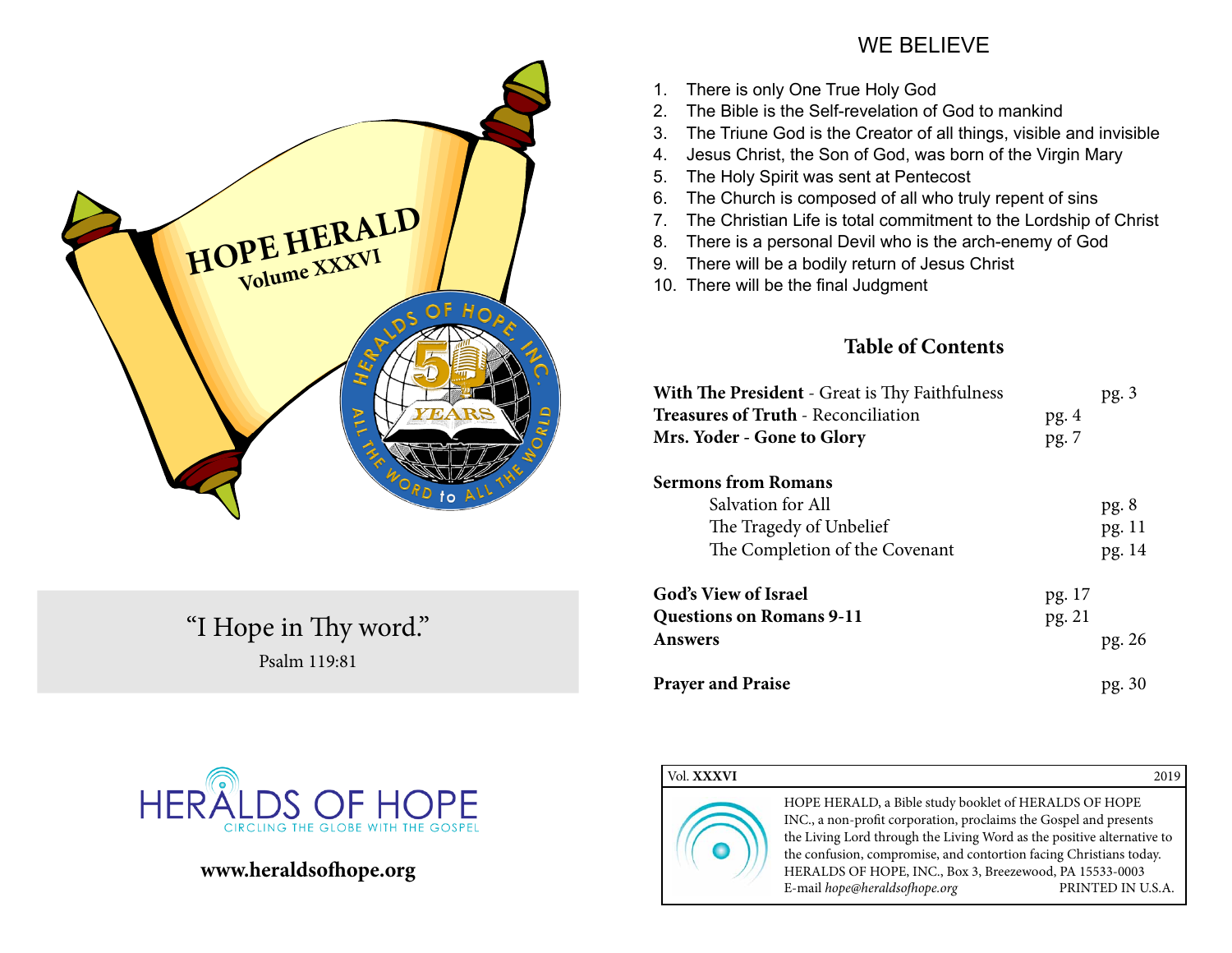# **With The President**

# GREAT IS THY **FAITHFULNESS**



June of 2018 marked the beginning of the 50th year of ministry for Heralds of Hope. When you and I reach

milestones like this in life, we often pause to reflect on the journey. In my reflections, my mind went to the treasured hymn whose title is printed above. As we near year-end, and the mid-point of year 50, we invite you to join us in praise to God for His unfailing faithfulness.

The first stanza of the hymn speaks of God's immutability [His unchangeableness] and His compassion. These facts provide a solid basis for the Gospel message we proclaim together. In the 50 years of Heralds of Hope's existence, countless lives have been impacted by the transforming power of the Gospel resting on these two pillars.

The second stanza of the hymn speaks of God's faithfulness as it's exhibited in the created world. The songwriter mentions things that are familiar to us. But nature's laws also function in unseen ways.

Radio and internet signals travel unseen through the air or over fiber-optic cables. Our programs in English and 16 other languages are possible because of the order in God's created universe. Technology allows us to proclaim God's great faithfulness in ways previous generations couldn't even imagine. Check it out at **www.twr360.org/ministry/9/**

Guttenberg would be amazed at the continued impact of his invention, even in our "digital world." Through your prayers and support in 2018, more than 30,000 copies of God's Word were purchased for distribution. In English, Swahili, Urdu, Telegu, Chichewa, and more, God's Word is feeding an insatiable hunger to know Him. **Thousands are rejoicing today in the treasure of God's Word!** 

The final verse of the song highlights the aspects of God's faithfulness we experience personally; pardon, peace, presence, hope, and strength. Take a moment to reflect on what these things mean to you in daily living.

As we begin the year 2019 we continue to proclaim; "Great is Thy Faithfulness."

Sincerely in the Hope of the Gospel,

J. Mark Harst

J. Mark Horst, President HERALDS OF HOPE, INC.



# **Treasures of Truth**

# **RECONCILIATION**

# **In the Old Testament**

When commenting about reconciliation we take our starting place in the Garden of Eden. God created a beautiful world with a special garden for the first human beings He created. God told the man that his work was to dress and keep the Garden of Eden. (Genesis 2:15)

All went well until the serpent came into the Garden, tempting the woman to eat of the forbidden fruit. The couple was driven out of the beautiful Garden of Eden to hard labor, working the ground cursed with thorns and thistles.

Separation from the Garden and God made necessary a reconciliation. But that reconciliation is from man's side. Adam and Eve were the ones who left God's place. God never left His place.

The Hebrew word, *kaphar*, meaning "reconcile," more often is used to mean "atone, atonement." It is used nearly 50 times that way in the Old Testament book of Leviticus. The first usage is in Leviticus 1:4 where God instructed Moses how the people of Israel should make atonement by bringing a male animal without blemish from the cattle or the sheep. By laying his hand upon the head of the animal to be offered atonement was made. In that sacrifice the offerer was reconciled with God. He did what God required.

> Reconciliation between people means to bring together, to resolve differences that separate them.

There were times when reconciliation needed to be made between persons. One such was Jacob and Esau. Jacob took advantage of Esau in buying Esau's birthright for a meal. Later, by the plan of his mother, Rebekah, Jacob tricked Isaac, his father, to give him the covenant blessing of the first born rather than Esau, the first born.

Esau was so angry that he vowed to kill Jacob as soon as their father, Isaac, died. Rebekah learned of Esau's vow and urged Isaac to send Jacob to her people so he would get a wife from her family rather than as Esau had done in taking wives of the pagans.

During his first night on the way, God met Jacob, assuring him that the covenant was for him. For twenty years Jacob lived with Laban, his mother's brother, who gave Jacob his two daughters as wives, Leah and Rachel.

From the record in Genesis 29, 30, we learn part of Jacob's wages was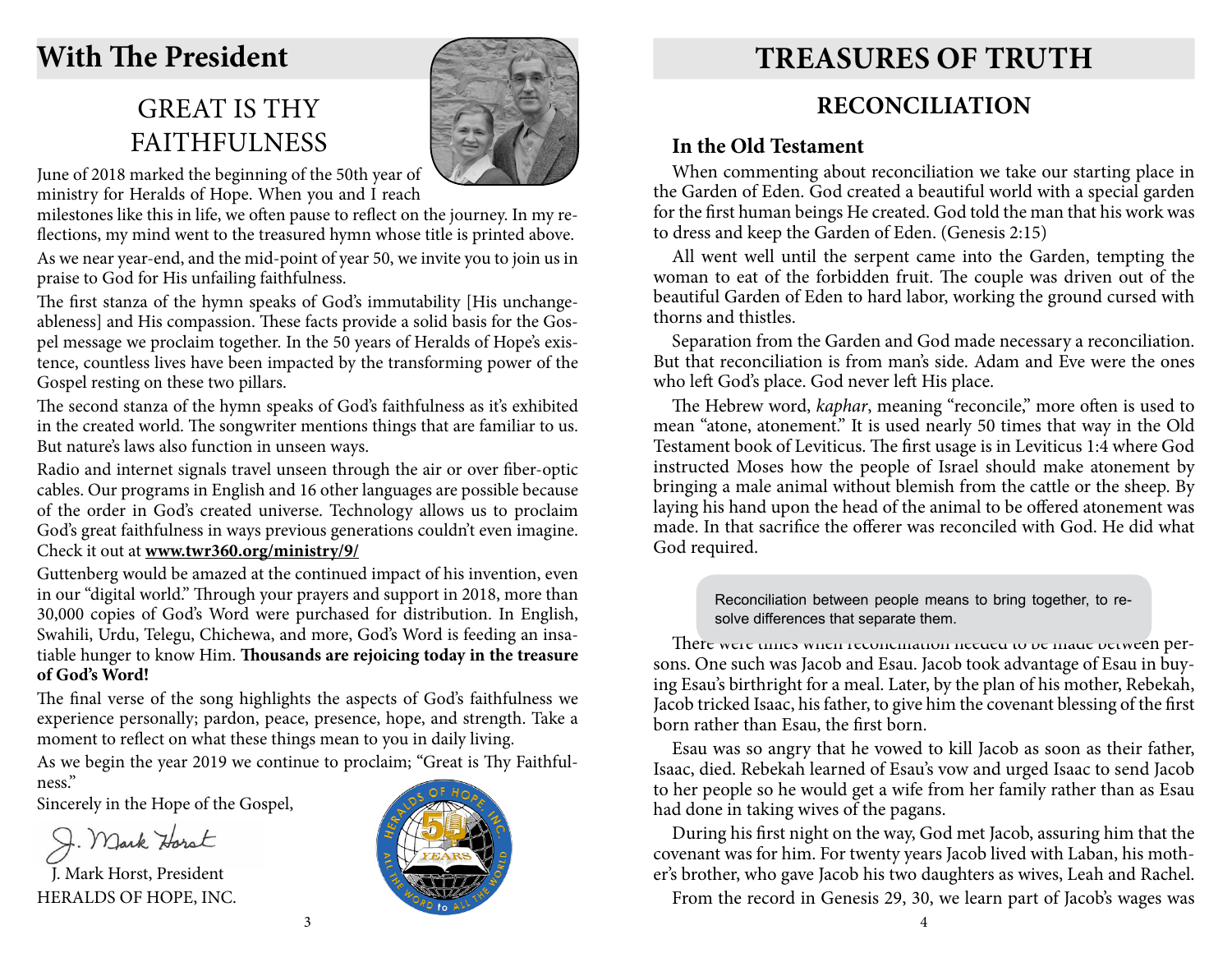cattle and sheep. The time came for Jacob to return to the land of his father. Because Laban's attitude had changed, Jacob fled unannounced. When Laban learned of Jacob's flight he pursued him and caught up with him at Gilead. He accused Jacob of leaving unfairly. He also charged him with stealing his gods. Rachel had stolen them. She was sitting on them. When Laban made his search she refused to arise, saying, "The custom of women is upon me."

Then Jacob was angry. He sternly rebuked Laban for all that he had assumed and the way he had been treated for the twenty years he had worked for Laban. There was a serious breach between those two men. Reconciliation was necessary.

After they cooled down they found the way of reconciliation. Jacob erected a stone pillar. Then he invited others to gather stones and make a heap. Both Jacob and Laban agreed that the heap of stones set a boundary beyond which neither would pass to harm the other. From this experience we learn that reconciliation between two people means to come to agreement and lay aside all ill-feeling.

Jacob also needed to be reconciled with his brother Esau. We know how Jacob had purchased the birthright from Esau and then tricked their father, Isaac, to bestow on him the covenant blessing.

Jacob's reconciliation with Laban was done. Before him then lay the reconciliation with Esau. Jacob well remembered Esau's vow to kill him. Jacob made careful preparation. He stationed his family in groups. He sent servants ahead with a bountiful present of animals any man of the field would appreciate.

Reports came that Esau was coming with four hundred men, thought to be armed. Jacob's spirit melted in fear. After a night of wrestling with the unnamed angel, humbled, Jacob was ready to face Esau. He hoped by his lavish gift to turn away Esau's anger. Their meeting is described in Genesis 33:3-4, "And he passed over before them, and bowed himself to the ground seven times, until he came near to his brother. And Esau ran to meet him, and embraced him, and fell on his neck, and kissed him and they wept."

By Jacob's persuasion Esau accepted his gift. The brothers were reconciled. Years later the animosity came up again when Israel entered Canaan. They avoided Mt. Seir because God had given that area to Esau just as He had given Canaan to Jacob.

# **In the New Testament**

A parable Jesus told is a defining experience of reconciliation. A man had two sons. The younger one asked for his inheritance. The father gave the son what he asked for. Immediately he left home to spend his inheritance and indulge in worldly ways. He soon spent all. Left without any way to get food, he hired out to a pig farmer to shake down fruit from the trees for the pigs.

Realizing the folly of his ways, he repented and went back to his father. As they met the son said, "Father, I have sinned against heaven and in thy sight, and am no more worthy to be called thy son," Luke 15:21. His father took him back as his son bestowing on him all his previous privileges.

Reconciliation with God for us is like this son returning to the father. We are the ones who must return because "all have sinned, and come short of the glory of God," Romans 3:23.

> Reconciliation is the appeal of God by which He calls alienated man back into fellowship with Himself, which comes to man by faith in the sacrifice of Jesus on the cross of Calvary.

The Apostle Paul discussed the doctrine of reconciliation in depth in II Corinthians 5:11-21. He defined several BASES on which reconciliation rests.

## **I. The first basis is The Terror of the Lord, verse 11.**

God is the final judge. His ways are always true. There is no shadow of turning in God. He is absolutely holy. He cannot tolerate evil. But we are evil when we are not reconciled. Our natural condition goes back to Adam and Eve in the Garden of Eden. When they sinned their natures were polluted. We have received a polluted nature from them through our parents, and they through their parents, all the way back to Adam and Eve.

We are separated from God by our sins. Those sins require the holy God to condemn us. To avoid the condemnation of God we must be reconciled to Him.

The word reconciliation in the New Testament language, Greek, carries a picture of one calling to another. So God calls us back to Him. We are away from Him in our natural condition. Reconciliation is God's way to bring us into peace with Him.

### **II. The second basis is The Love of Christ, verse 14.**

His love for us is unsurpassed. No one else has love like His. That love brought Him down to earth as a baby to grow into a man to fulfill His Father's plan for our reconciliation. His sacrifice on the cross accomplished God's plan for our return into fellowship, broken by Adam's and Eve's sin.

Jesus died to reconcile us to God. When we believe in what God has done for us, we become new as Paul taught in II Corinthians 5:17, "There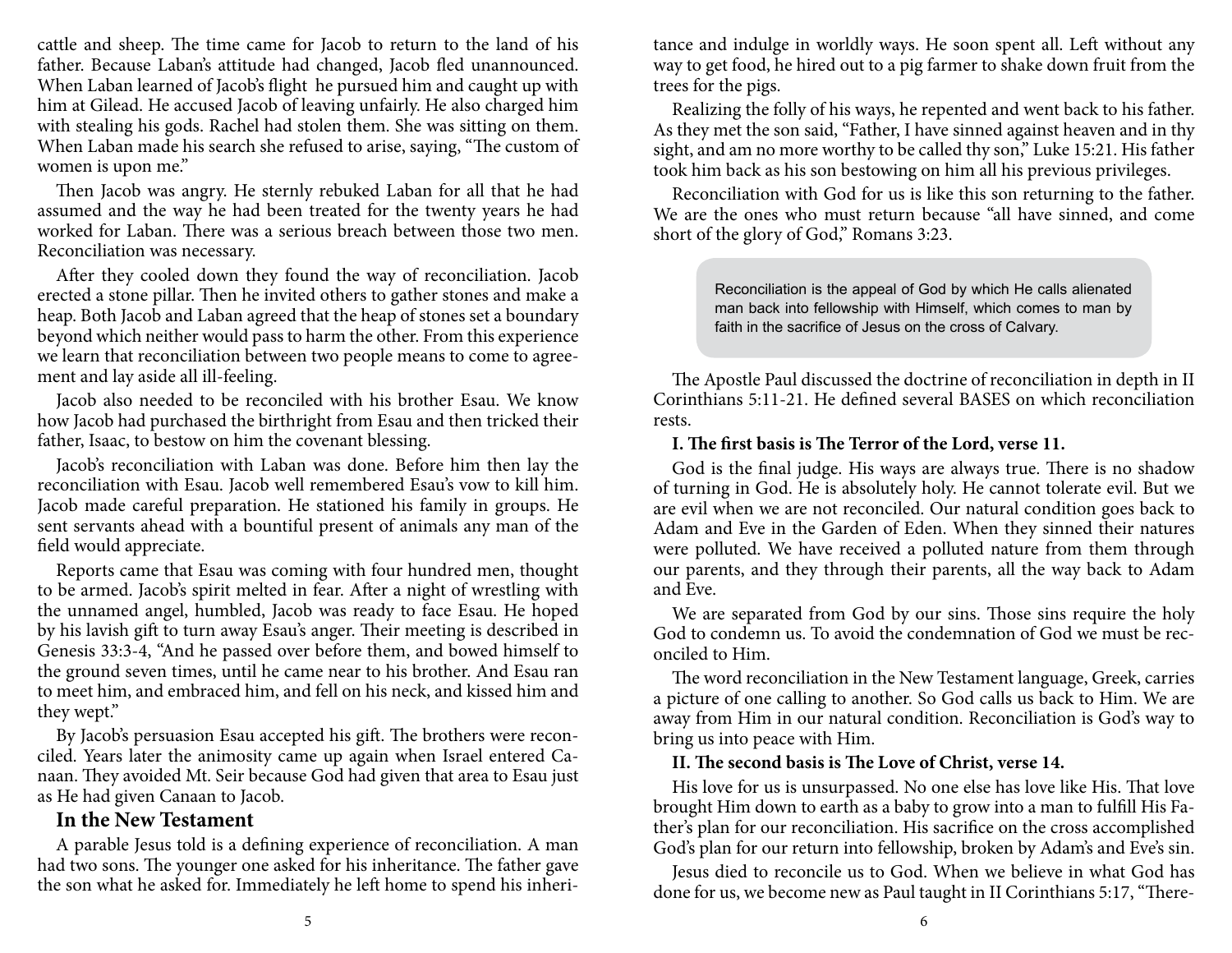fore if any man be in Christ, he is a new creature: old things are passed away; behold, all things are become new."

It is important to understand how complete reconciliation is. Being a new creature involves all. All of the old has passed away. It is replaced by all being made new. Christ makes all new.

## **III. The third basis is The Word of Reconciliation, verse 19.**

That word has been given to us who have become new creatures. We are called to announce to others how they can be reconciled to God. We are ambassadors. That means we are under orders to do the Lord's work, to represent Him in this world. Paul explained our work in II Corinthians 5:20, "Now then we are ambassadors for Christ, as though God did beseech you by us: we pray you, in Christ's stead, be ye reconciled to God."

There is no other way. There is only one way. It is the way Paul defined in II Corinthians 5:21 "For he hath made him to be sin for us, who knew no sin; that we might be made the righteousness of God in Him."

Therefore reconciliation with God means to escape the judgment of God through the death of His Son, Jesus, on the cross where He shed His blood to be made the sin offering for us. Believing in Him releases us from the old things and makes us new creatures in Jesus.

"As many as received him, to them gave he power (right) to become the sons of God, even to them that believe on His name," John 1:12.

The decision rests with each person, with you. I urge you to believe now and be RECONCILED with God. Amen.

J Otis Yoder

# **Isabelle K. Yoder,**

faithful servant of the Lord, moved to Heaven on January 6, 2018. She was born Lola Isabelle King to the late Abe and Alice King of West Liberty, Ohio on March 10, 1917. She married John Otis Yoder on June 23, 1939, and they had two children.

Preceding her to Heaven, were her parents her husband, two brothers, and five sisters.

Earth is a poorer place with her passing; our loss is Heaven's gain. Only eternity will re-

veal the multitudes of people who were drawn to Jesus by her life, her work, and her example.



# **Sermons from Romans SALVATION FOR ALL**

With God there are no surprises for all of time is now with Him. This contributes to His successes in working out His purposes for individuals and nations. He can always arrange the details of every project He undertakes to achieve His goals. He can bring great blessing out of man's failures. He is not willing that any should perish.

The Apostle Paul writing to the Romans by direction of the Holy Spirit set forth the eternal truths of the doctrine of our salvation. We have chosen to use three sermons from Romans 11 which relate to the theme Reconciliation. God is shown in chapters 9 through 11 as the Sovereign whose foreknowledge has worked law and grace into the Gospel of God according to His righteousness.

It will be helpful to your understanding of these messages to review chapters 9 and 10 where Paul's heart of love for his own chosen people explains how God's grace works to bring SALVATION FOR ALL.

The Apostle Paul writing to the Romans teaches God's salvation in Romans 11:7-12

*What then? Israel hath not obtained that which he seeketh for; but the election hath obtained it, and the rest were blinded*

*(According as it is written, God hath given them the spirit of slumber, eyes that they should not see, and ears that they should not hear;) unto this day.*

*And David saith, Let their table be made a snare, and a trap, and a stumbling block, and a recompence unto them:*

*Let their eyes be darkened, that they may not see, and bow down their back alway.*

*I say then, Have they stumbled that they should fall? God forbid: but rather through their fall salvation is come unto the Gentiles, for to provoke them to jealousy.*

*Now if the fall of them be the riches of the world, and the diminishing of them the riches of the Gentiles; how much more their fulness?* Since God purposed salvation we must understand the PROCESSES by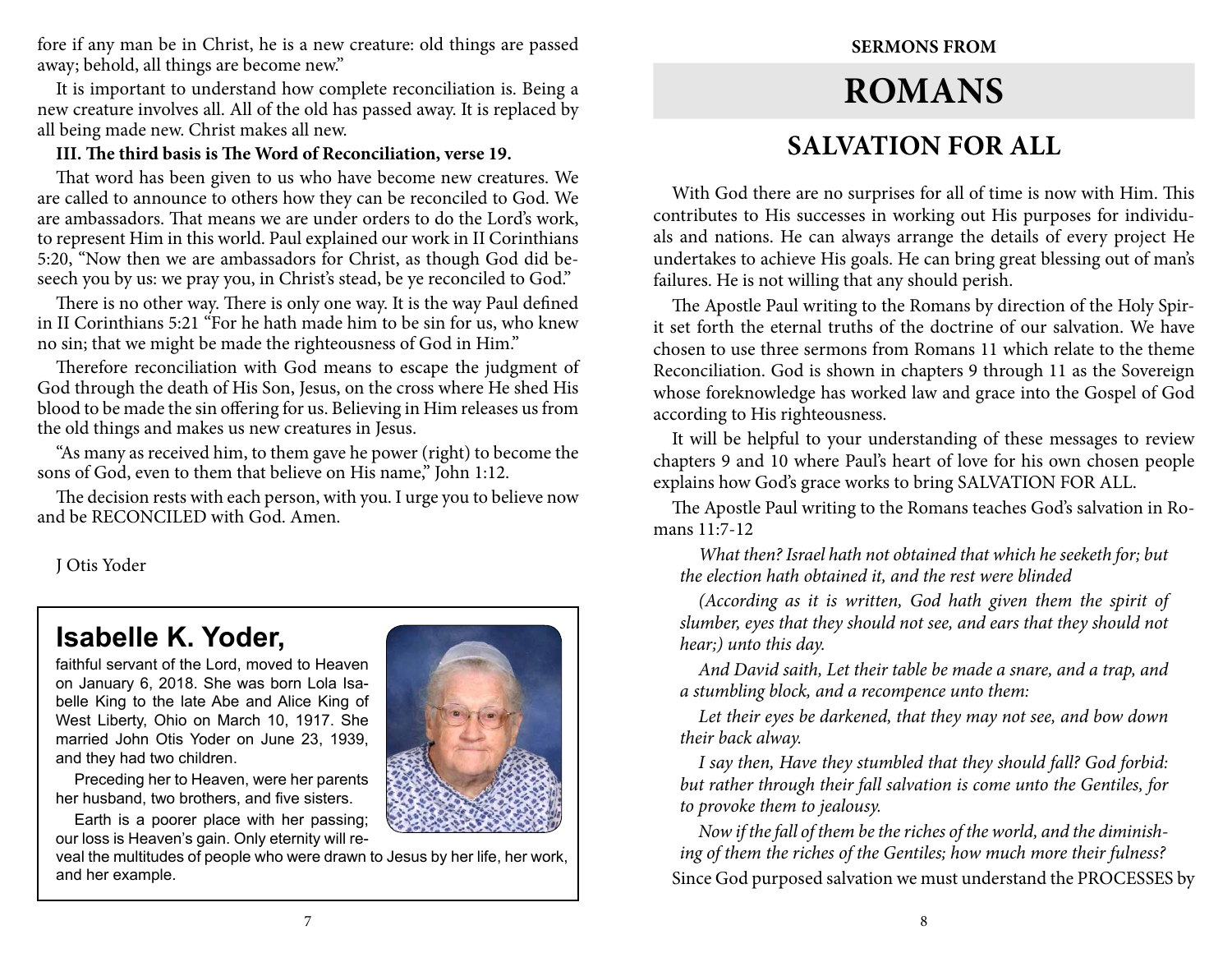which He brought it to man.

# The first process is:

# **THE FUTILE SEARCH**

Our text begins by raising a question, "What then?" verse 7, "Israel hath not obtained that which he seeketh for." Why did they not obtain what they were seeking for? Because they were seeking it in self-righteousness. To them works were very important. Yes, works are important, but God's chosen people were expecting to obtain the favor of God by what they were doing. They had a superior attitude because God had spoken to them by speaking to Moses. They took a certain amount of confidence in that.

Then they were trying. They were trying, trying by their works, trying to obtain the favor of God. But the Apostle said that was all futile. They did not get what they were looking for, what they were seeking after. It was a futile search. It was self defeating because only those who took the election of grace obtained it. The rest were blinded. They were unable to see. Obstacles were before them. They had eyes that could not see and ears that could not hear. Because they were not looking properly. Their eyes were not in focus to see what God was doing. Their ears were not tuned to hear what God was saying. It was a futile search.

The futile search begins with self-righteousness and ends in self-defeat, my friend.

## Now there is a second process:

## **THE FATAL STUMBLNG BLOCK**

Maybe you have wondered what was David talking about in verse 9 when he said, "Let their table be made a snare, and a trap, and a stumbling block, and a recompence unto them." David is talking about their religious forms, their forms of piety, how they went about to express their religion.

The table was a place of fellowship. It was to symbolize or to demonstrate that they were having fellowship with God. David said, Because they were simply going through the foms of religion, "Let their table be made a snare" set to catch birds. Let their table be made a trap, set to catch animals. Let their table be made a stumbling block, something to trip over or a scandal, something to be hurt by.

Let their table be a recompense or a pay-back to them. Yes, that is a fatal stumbling block. Mere religion, mere forms of piety are stumbling blocks.

It has serious outcome as Paul quoted David, "Let their eyes be darkened that they may not see, and bow down their back alway." That is a serious outcome. That mere form of religion stumbling block can be very, very serious. It blinds the eyes of people that they cannot see. It comes down upon their backs like a heavy burden. That fatal stumbling block begins with the mere form of piety and ends in blindness and burden.

## The third process is:

## **THE FINAL SALVATION**

I love these two verses at the end of the text. The Apostle raises the question, "Have they stumbled that they should fall?" and he answers, "God forbid." Now I want you to see the purpose of God. This may sound strange to our ears but he said, "Through their fall salvation is come unto the Gentiles, for to provoke them to jealousy." We must see the purpose of God. We cannot question or doubt or call to account the purpose of God.

So their fall, he is referring to the Israelites, opened the door for the Gentiles to come to salvation. That is why I have called my message Salvation for ALL. The Gentiles were everybody else besides the Jews and the Apostle Paul said that God is doing this to provoke the Jews to jealousy. To open the door for all in order that they might see where they have gone wrong. That is the purpose of God.

But there is also a program of God. This 12th verse is a wonderful summary of what God is doing. "Now if the fall of them be the riches of the world, and the diminishing of them the riches of the Gentiles; how much more their fulness?" We now can understand the program of God in bringing salvation to us Gentiles. The Jews' fall opened up God's riches to mankind, and the diminishing of them in their fall, opened the riches of grace to us Gentiles. That is God's program.

But now he adds a thought, at the end of this clause, "How much more their fulness." We can expect more. Yes, my friend, we can expect much more because God has a program that He will complete. Praise the Lord!

The final salvation begins in the purpose of God and is carried out by the program of God. Yes, Amen!

These same processes will lead you to salvation. Self-righteousness for you is a futile search. You will not come where you want to be by that route. Mere form of religion can be a stumbling block for you like it was for them. The purpose of God for you is your final salvation. It now depends on your response.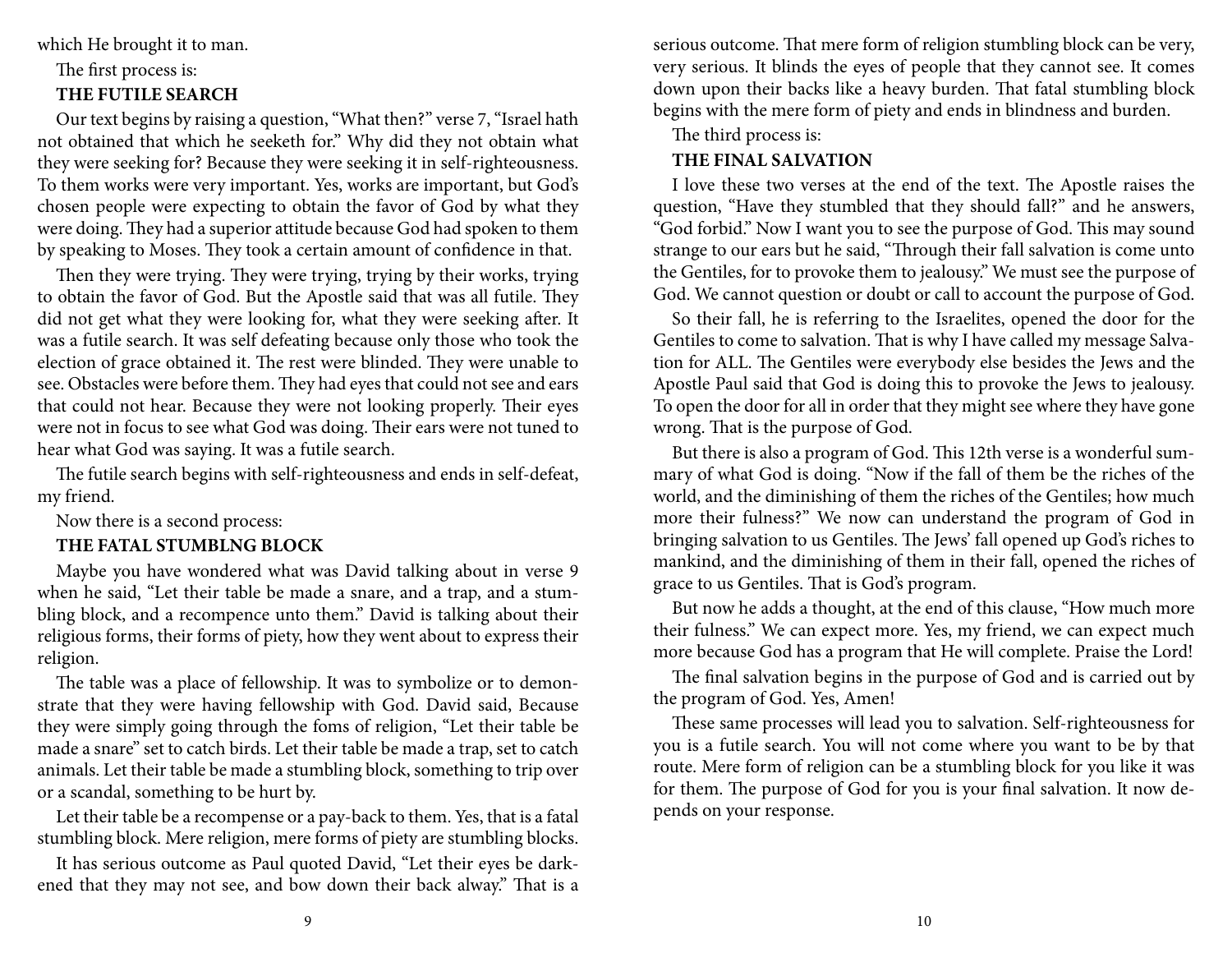# **THE TRAGEDY OF UNBELIEF**

The Bible tells us everyone has a measure of faith. That is, God created us so that we can believe, everyone can believe. We can choose to believe. So since we can believe, we can also not believe or we can even believe a lie. But by believing a lie we are deceived.

Believing has its rewards. The great golden text of the Bible says that "whosoever believeth on him should not perish but have everlasting life." So believing on Jesus has its reward in everlasting life.

Not believing also has its reward. Those who do not believe will go into everlasting punishment. So believing and not believing are both possible for us. Believing has good reward and not believing has a bad reward. Paul teaches us about the tragedy of unbelief in Romans 11:13-24.

*For I speak to you Gentiles, inasmuch as I am the apostle of the Gentiles, I magnify mine office:*

*If by any means I may provoke to emulation them which are my flesh, and might save some of them.*

*For if the casting away of them be the reconciling of the world, what shall the receiving of them be, but life from the dead?*

*For if the firstfruit be holy, the lump is also holy: and if the root be holy, so are the branches.*

*And if some of the branches be broken off, and thou, being a wild olive tree, wert grafted in among them, and with them partakest of the root and fatness of the olive tree;*

*Boast not against the branches. But if thou boast, thou bearest not the root, but the root thee.*

*Thou wilt say then, The branches were broken off, that I might be grafted in.*

*Well; because of unbelief they were broken off and thou standest by faith. Be not highminded, but fear:*

*For if God spared not the natural branches, take heed lest he also spare not thee.*

*Behold therefore the goodness and severity of God: on them which fell, severity; but toward thee, goodness, if thou continue in his goodness: otherwise thou also shalt be cut off.*

*And they also, if they abide not still in unbelief, shall be grafted in:* 

*for God is able to graft them in again.*

*For if thou wert cut out of the olive tree which is wild by nature, and wert grafted contrary to nature into a good olive tree: how much more shall these, which be the natural branches, be grafted into their own olive tree?*

In order to understand the tragedy of unbelief we must examine three important WORDS in this text.

The first word is:

# **REJECTION**

Paul had two groups in mind. He spoke about the Gentiles. That's what he said in verse 13, "I speak to you Gentiles." Then he spoke about those of his flesh, the Jewish people. In other words, there were the Gentiles, far away from God. But those who had believed were brought near. And there were the Jews, the people of God who were cast away. I notice in verse 15, the Apostle Paul speaks about the casting away of them.

So here the rejection was experienced by these two groups. On the one hand Gentiles who were brought near and on the other hand the Jews who were cast away.

The Jews had a close link with God, a very close link, because God had chosen Abraham many years before to be the father of the Jewish people, the Hebrew nation.

God then chose Moses to bring them out of the land of Egypt and through whom He could give to the Jews the law, the Ten Commandments, and all the other laws that are contained in the first five books of the Bible.

God chose David to bring the people together into one nation. And God chose prophets. He sent prophets to them so that they would know what He was asking them to do and be.

But here we see this word rejection. It is expressed in the 15th verse like this, "for if the casting away of them." Rejection was their lot. They disobeyed God and that is a tragedy.

We will understand the tragedy of unbelief when we understand that God rejects those who disobey Him. In other words, the ones who disobey God have first rejected Him; then He must reject them.

There is a second word which is:

# **REMOVAL**

Here again we have two ideas, two olive trees. We have the good olive tree and the wild olive tree. We read that the olive tree branches were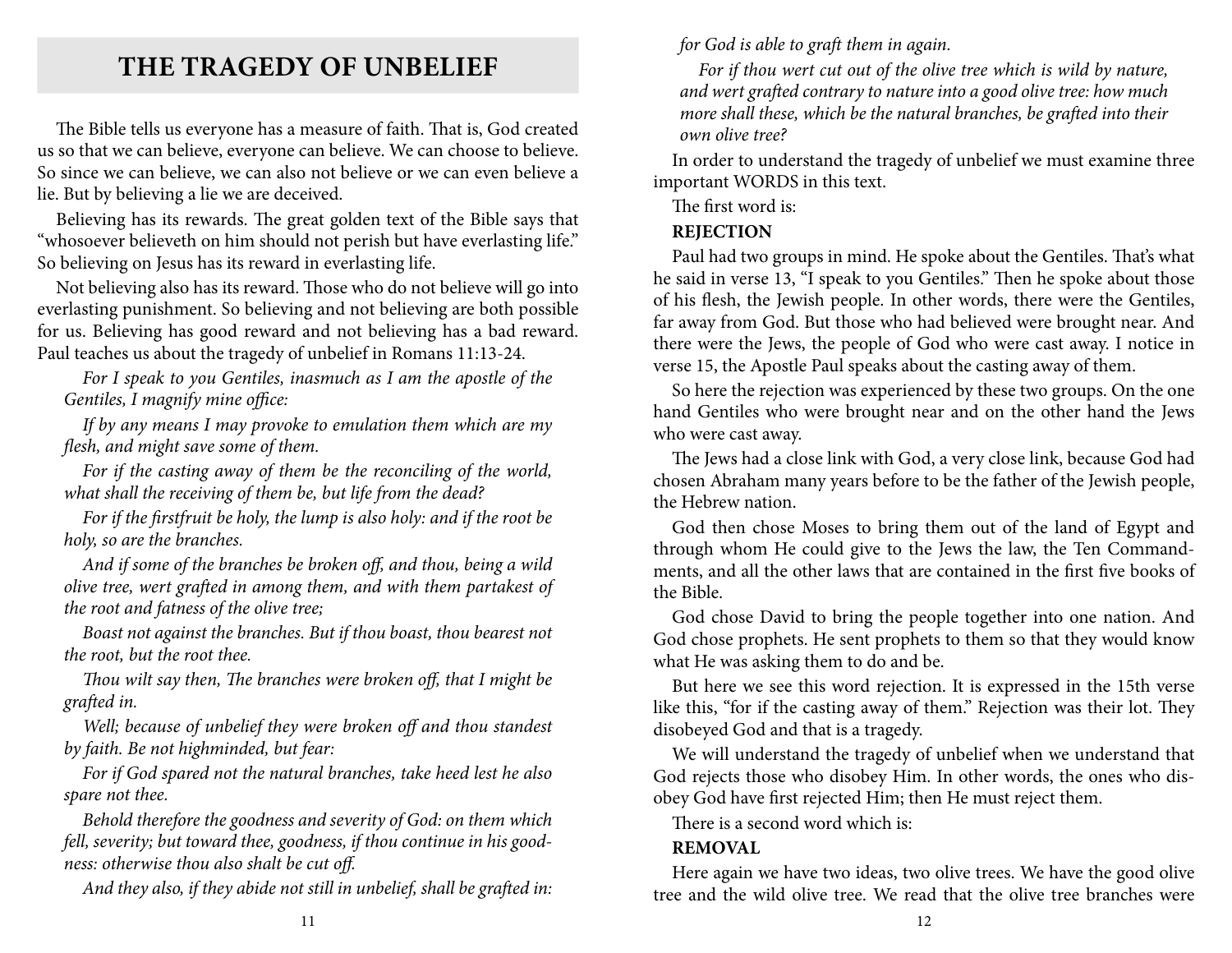grafted into the good olive root. The good olive tree was a cultivated tree. I understand from my reading that olive trees that are cultivated are larger, more sturdy, and bear more fruit.

The comparison here is that Israel, the Jewish people, were the cultivated olive tree, and some of those branches of the good olive tree were broken off. The branches that did not bear fruit, the unproductive branches, were broken off.

Then the Apostle tells us that the branches from the wild olive tree were grafted in among the good branches. The wild olive tree as I understand from my reading is not very productive, it is a smaller tree and not as sturdy as a good tree.

And the wild olive tree branches are likened to the Gentiles who were grafted into the good olive tree. There were natural branches and there were unnatural branches, that is, wild branches.

Notice carefully that some branches were broken off. The Apostle explains to us in verse 20 why they were broken off: "Because of unbelief they were broken off." The wild olive branches growing in the good olive tree stand there by faith. We must surely see that without any doubt or question in our minds.

Removal is one of the words that explains to us the tragedy of unbelief. These branches were removed or broken off because of unbelief.

There is a third word that will help us to understand the tragedy of unbelief and that word is:

### **RIGHT STANDING.**

There are two responses by God in verse 22 where they are brought together: "Behold therefore the goodness and severity of God." Goodness means the favor of God, the way God favorably looks upon us. And severity means the strict justice of God.

Severity is God's necessary action against those who do not obey and those who do not believe. Those who are rejected are those who disobeyed God. Those who were removed were those who did not believe God. And God must act according to His eternal justice, the nature of His person. So severity came upon those who disobeyed and did not believe. Goodness came to those who received and believed. These are two responses from God, goodness and severity.

Then the Apostle explains that the only way to remain in the good olive tree is to continue in the favor of God. In verse 22 he says, "if thou continue in his goodness." Then God will exercise goodness or favor toward

you. There must be steadfastness. There is no relaxation in our Christian lives. The good olive tree will bear the wild olive branches as long as the wild olive branches continue in the favor of God.

But further, Paul also instructs us that God is able to graft the good olive branches in again if they do not continue in unbelief. See it in verse 23. "And they also, if they abide not still in unbelief, shall be grafted in: for God is able to graft them in again." Yes, praise the Lord. Consider the goodness and the severity of God. To graft them in again demonstrates God's goodness and God's severity.

We must understand these words to avoid the tragedy of unbelief. Rejection comes because of disobedience. Removal comes because of unbelief. Right standing comes because of God's mercy. I urge you to believe in Jesus Christ friend. Escape the tragedy of unbelief. Call on the Lord now.

# **THE COMPLETION OF THE COVENANT**

The God of the Bible is a covenant making God. He is also a covenant keeping God.

Whenever a covenant is entered upon God makes the terms of the covenant. A covenant is an agreement or an arrangement between God and men. Whenever God set forth a covenant all man could do was accept or reject it.

That is all man can do today with the covenant that God has in force now, simply accept it or reject it. There is no way you can mediate the terms. That is, you cannot say to God, I don't like this part of the covenant or I prefer to have it this way. No, I am sorry, you cannot do that because God knows the end from the beginning. He can set forth the terms of the covenant and only He can set them forth.

When those with whom the covenant is made do not keep their part, the covenant is voided. It is no longer in effect for them. But the covenant is not destroyed. God never breaks a covenant. Whenever He makes a covenant, He keeps it. He sees the COMPLETION OF THE COVENANT.

From Romans 11:25-36 we shall learn:

*For I would not, brethren, that ye should be ignorant of this mystery, lest ye should be wise in your own conceits; that blindness in part is happened to Israel, until the fulness of the Gentiles be come in.*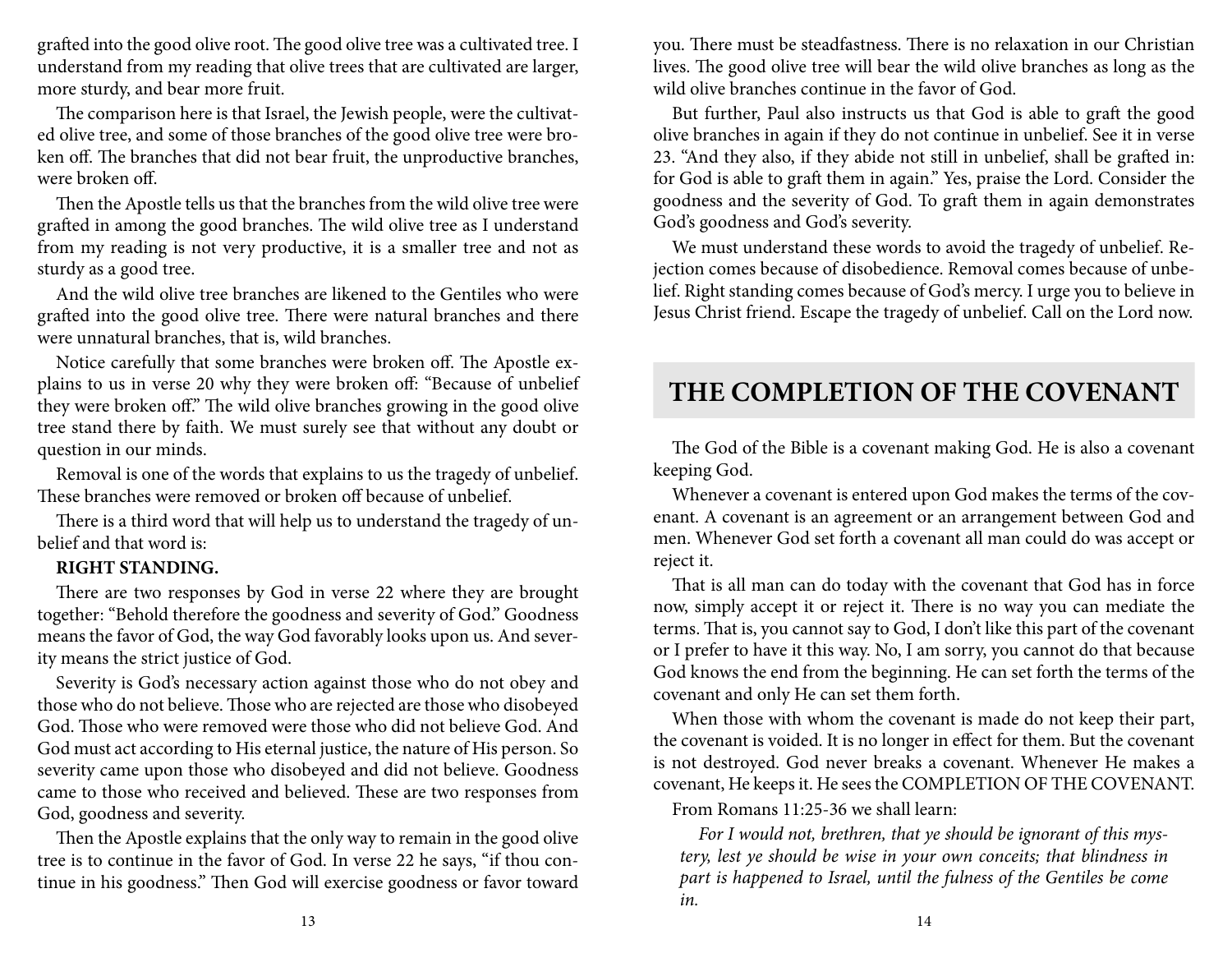*And so all Israel shall be saved: as it is written, There shall come out of Sion the Deliverer, and shall turn away ungodliness from Jacob:*

*For this is my covenant unto them, when I shall take away their sins.*

*As concerning the gospel, they are enemies for your sakes: but as touching the election, they are beloved for the fathers' sakes.*

*For the gifts and calling of God are without repentance.*

*For as ye in times past have not believed God, yet have now obtained mercy through their unbelief:*

*Even so have these also now not believed, that through your mercy they also may obtain mercy.*

*For God hath concluded them all in unbelief, that he might have mercy upon all.*

*O the depth of the riches both of the wisdom and knowledge of God! how unsearchable are his judgments, and his ways past finding out!*

*For who hath known the mind of the Lord? or who hath been his counselor?*

*Or who hath first given to him, and it shall be recompensed unto him again?*

*For of him, and through him, and to him, are all things: to whom be glory for ever. Amen.*

The completion of the covenant is assured on the basis of certain EX-PRESSIONS of God.

## First is:

## **THE EXPRESSION OF THE LOVE OF GOD**

In this Scripture the Apostle shows how God loved the fathers in verse 28: "They are beloved for the fathers' sakes." God had chosen Abraham, Isaac, and Jacob. They are thought of as "the fathers." They are the ones to whom Paul is referring and the people are beloved for the fathers' sakes. In other words, God made the covenant with Abraham, He renewed it with Isaac, and He renewed it with Jacob. And God does not break covenant. So these covenant people are objects of God's love. God is expressing His love toward them, thus honoring the fathers.

But the completion of the covenant is waiting for the fulness of the Gentiles. That is a time yet to come according to verse 25: "that blindness in part is happened to Israel, until the fulness of the Gentiles be come in."

Now, God has a program. There is no question about that. He is working it out and He will complete it. The time is yet to come but when the fulness of the Gentiles has come in then God will act again according to His plan. It is a perfect timing of God. God never goes wrong. God never misses correct time. God is always on time.

In verse 29 the Apostle says, "the gifts and calling of God are without repentance." That means God never has to change His mind. God doesn't start down one road and say "Oh, this is a blind alley, this has no exit, no outlet." God never needs to operate like that. God does not operate on the trial and error method. He does not need to try something and if it doesn't work, try something else. No, my friend, the gifts and calling of God are without repentance. He does not need to change His mind, change His route, change His expression, change His direction, or change His covenant.

We know the completion of the covenant will come because God continues the expression of His love. Praise His name!

The second is:

### **THE EXPRESSION OF THE MERCY OF GOD**

Welcome to verse 30: "for as ye in times past have not believed God, yet now have obtained mercy through their unbelief." The mercy of God was extended to the Gentiles. God is a merciful God to all peoples. The Gentiles were far off, far away from God. They did not have the advantage of the Jews and the covenant of Israel. They did not have the presence of God. They did not have the law of God. They were far off. But yet in their unbelief God came to them and now then the Apostle says they have believed in God and have obtained mercy.

Under God's mercy, He extends His loving hand, His compassion, His grace. Then Paul goes on to teach that the expression of the mercy of God will also be toward His chosen people, the Jews.

According to verse 31, "Even so have these also now not believed, that through your mercy they also may obtain mercy." Their relationship with God will be renewed. They will be restored because God will show mercy to them.

Verse 32 is most important for this whole consideration of the mercy of God: "For God hath concluded them all in unbelief, that he might have mercy upon all." You see, there is no difference. The Apostle Paul makes that clear in other places as well. There is no difference between the Jews and the Gentiles before God for all are guilty. God has concluded them all in unbelief so that He might have mercy upon all.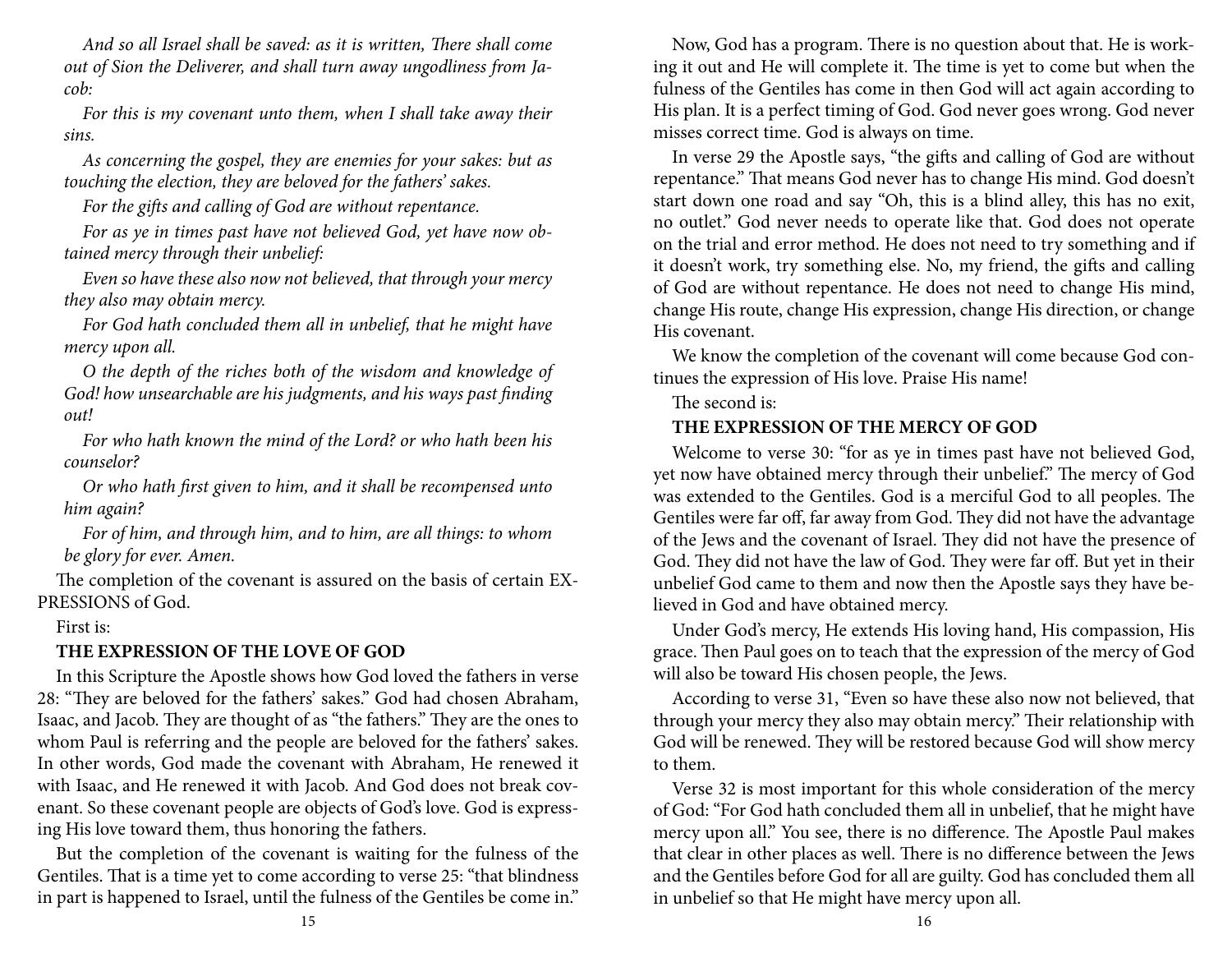All mankind need God's mercy. The mercy of God is plenteous. Where ever you are now, my friend, you can reach out for the mercy of God because God has concluded them all in unbelief to have mercy upon all and that includes you. You also can find the mercy of God. Praise the Lord!

## And the third is:

## **THE EXPRESSION OF THE GLORY OF GOD**

Those last four verses of our text are some of the richest, highest, deepest, broadest, most wonderful words in all the Bible. God is changeless. No one is able to search out His wisdom and knowledge. His wisdom and knowledge surpass all of our wisdom and knowledge together. Yes, "how unsearchable are his judgments, and his ways past finding out!"

He is changeless. He knows everything. He knows all things actual and all things possible. Nobody has ever been His counselor. Nobody has ever really known the mind of God. Nobody has ever given anything to Him that he had not received from Him. No, He is above all. He does not need any counselor. He does not need any instructor. He does not need anybody to tell Him what to do. He is the eternal One, the Almighty, the Allknowing, the All-powerful, the ever existent God. Nobody can tell Him anything He does not know.

You must see how v. 36 caps it all: "For of him, and through him, and to him are all things: to whom be glory forever. Amen." All things, my friend, and therefore to Him belongs all glory because He is the one who has all things in hand. The glory of God is surpassing, more than we can imagine or think. No wonder the Apostle would say it is a depth of riches. Yes!

Now friend, these expressions of God should certainly convince us that He will complete the covenant. Think about the love of God, mercy of God, the glory of God. You will be convinced that He will complete what He has begun. The covenant He has made He will honor. Praise Him!

# **God's View of Israel**

To understand how God looks at Israel, the land and people, one must take the Bible as it reads, use the actual, factual meaning of words, accept the control of the Holy Spirit for its writers and preservation. When scholars put their minds above God they cannot expect to find the truth. Thank God, some have changed their minds. God never needs to do that.

Many people in the world know nothing of the world's people and their Creator and Controller. Learning to know God, the Creator and Controller, brings life and light to men. God created man for His pleasure. It is His pleasure to sustain mankind and reveal Himself to His creation. When God created the universe, He established certain principles for its welfare which are demonstrated in the history given in the Bible. They operate even today in the outcome of the choices made by individuals.

To understand God's provision of reconciliation, which this booklet teaches, we must try to see mankind as God sees, especially to see the chosen people of God to whom we owe so much: salvation, the Saviour; and revelation, the Bible.

Israel is the greatest proof that there is God, the I AM. Israel is a people which God calls "My people." Israel is a land which God calls "My land." Israel is the central story of the history of mankind. Israel, people and land, is the core and frame of the Bible. We must try to see Israel as God does. His dealing with His people defines and demonstrates reconciliation, the theme of this HOPE HERALD, Vol. XXXVI.

Now, God has an enemy, Satan, the devil, the ruler of the dark underworld, who is working to destroy every good thing God has made and is doing. He is not all-powerful but stronger than men. He is not all-wise but a cunning deceiver of men. He is in continual conflict with God, the author of all good, all virtue, truth, light, and life. Jesus said Satan is the father of lies and he works to destroy. This we must understand when we read the Bible and meditate on God's view of Israel.

The first chapter in the history of mankind is given in the first ten chapters of Genesis. In that period of time the enemy almost succeeded in destroying mankind, God's crowning creation. But God maintained a thread of faith in those years when men demonstrated they could not make it on their own. Mankind destroyed themselves with evil thoughts ending in violence which the holy Creator judged.

In the second chapter of man's history, given in the remaining chapters of Genesis, God chose a land and a man to father a chosen people. God led Abraham out of idolatry to the land of promise. Here God judged the idolators and gave Canaan to Abraham's descendants. The promised land was given with the promised blessing which God is keeping to this day, "I will bless them that bless thee, and curse him that curseth thee," Genesis 12:3.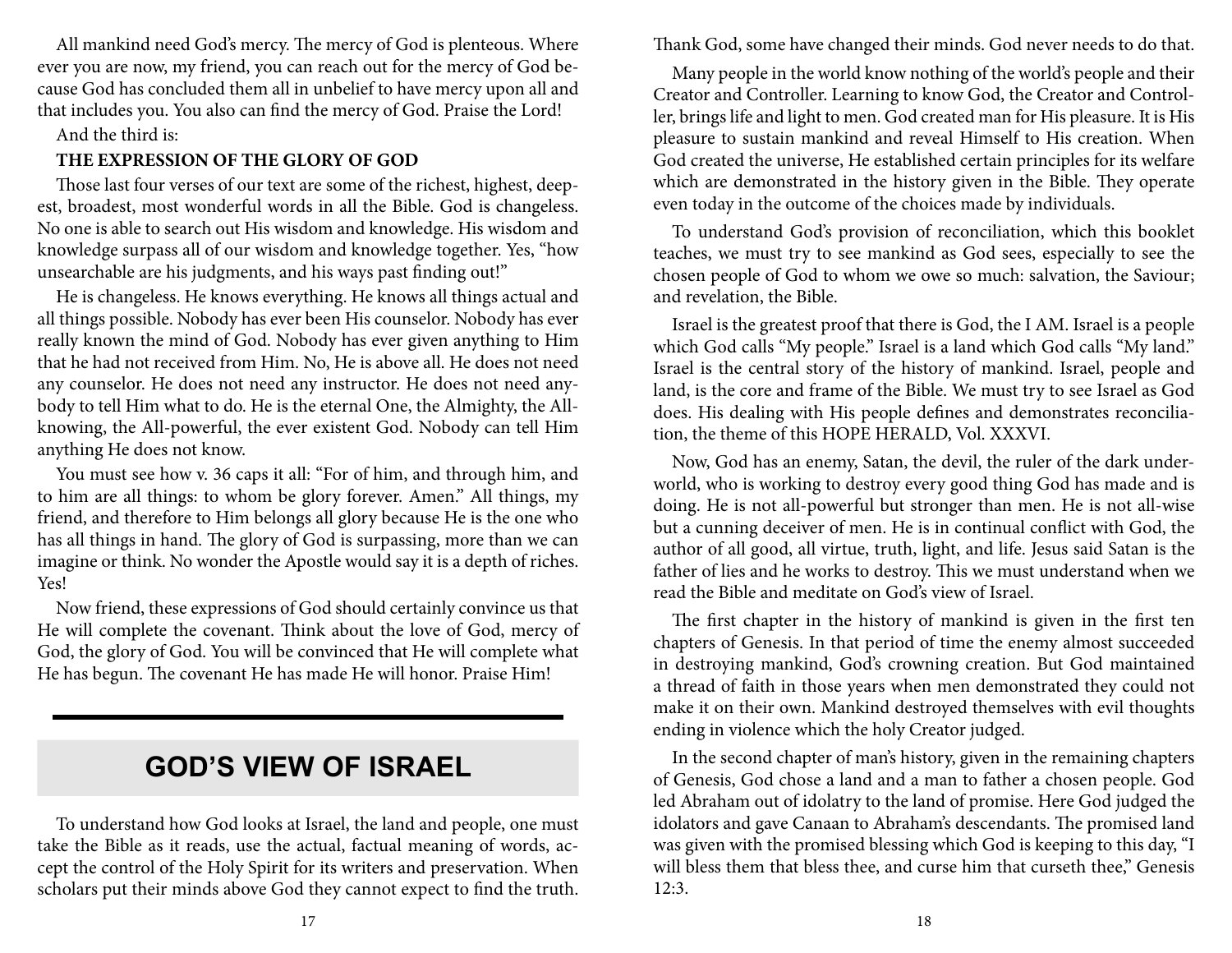Abraham's family grew to be seventy persons whom God saved from famine by taking them down into Egypt. This chosen family in 400 years became a nation, the nation of Israel. That chapter of Israel's history contains the beautiful story of reconciliation when Joseph revealed himself to his brothers. Joseph recognized God as the Controller of people and lands.

God chose the people of Israel through whom He would make Himself known to the rest of the world and through whom He would bring to the world a saviour, a reconciler. "For thou art an holy people unto the LORD thy God: the LORD thy God hath chosen thee to be a special people unto himself, above all people that are upon the face of the earth. The LORD did not set his love upon you, nor choose you, because ye were more in number than any people; for ye were the fewest of all people: But because the LORD loved you, and because he would keep the oath which he had sworn unto your fathers, hath the LORD brought you out with a mighty hand, and redeemed you out of the house of bondmen, from the hand of Pharaoh, king of Egypt. Know therefore that the LORD thy God, he is God, the faithful God, which keepeth covenant and mercy with them that love him and keep his commandments to a thousand generations;" Deuteronomy 7:6-9.

God chose the land of Israel for the place to work out that redemption, a place in the center of the earth. All that Moses and the prophets have said about that land is true. The land of Israel is the bridge between the nations of Europe and the East and Africa, the cross road of the nations. It has been the battleground of ancient history, and under the rule of numerous great men of the past.

Israel is a tiny land compared to the extent of her neighboring nation. Israel's 50 x 150 miles spans four ecological zones which can grow all manner of fruits and vegetables.

Israel is a miracle, providing today a homeland for 6.5 million<sup>1</sup> of the world's, 14,511,000 Jewish people. What was once barren hillsides has been reforested. What was once swampy valleys has been drained and produces several crops a year. Not only do they feed their growing population but food stuffs are among their exports.

The geography and climate of this unique little strip of land at the east end of the Mediterranean sea partakes of every possible condition on the globe. God's land has mountains, plains, streams, swamps, deserts, wilderness, and sea coasts. This diversity has challenged the people to develop and produce food of great variety.

Adequate water is of first priority to their existence. Much of their agriculture depends on irrigation. They have carefully used their water sources, searched underground water and desalinated sea water. They have terraced the hillsides to conserve both water and soil.

This land is carefully described in the Bible. God had purposes for His chosen earthly people and placed them in a land where those purposes could be carried out. They have never yet occupied all the land God marked out for them. But God isn't finished. He is still in control.

The Hebrew prophets understood who owns that land. In Leviticus 25:23 God says, "the land is Mine." God chose and prepared the land for His chosen earthly people. He chose the land and the people to

- 1. witness to the unity of God (in the midst of universal idolatry).
- 2. show the nations the blessedness of serving the one true God.
- 3. receive, preserve, and transmit the Scriptures.
- 4. be the human channel for the Messiah, the Savior of the world.

The promised Messiah came as the Savior of mankind in that tiny land of Israel. The Revelation of God, the Bible, came into being largely in that land. God's purpose to bring salvation to the world is being carried out from its earliest beginnings in Israel.

Through the centuries there has always been a remnant of Jewish people in Israel. And wherever they went in the countries of the world, they carried with them the knowledge of the true God.

The prophets of Israel warned them, from Moses to John the Baptist, that God cannot tolerate idolatry but would execute just judgment in their punishment which brought desolation to the land. Always with the warnings were the promises of restoration of land and people. We are seeing God at work today preparing to fulfill every promise He made to Israel, land and people.

We are seeing God reaching out to all peoples with salvation, reconciliation between God and man. In Israel today the great need is for reconciliation between peoples. As they come to know the Messiah, God's promises will be fulfilled.

<sup>1</sup> https://en.wikipedia.org/wiki/Jewish\_population\_by\_country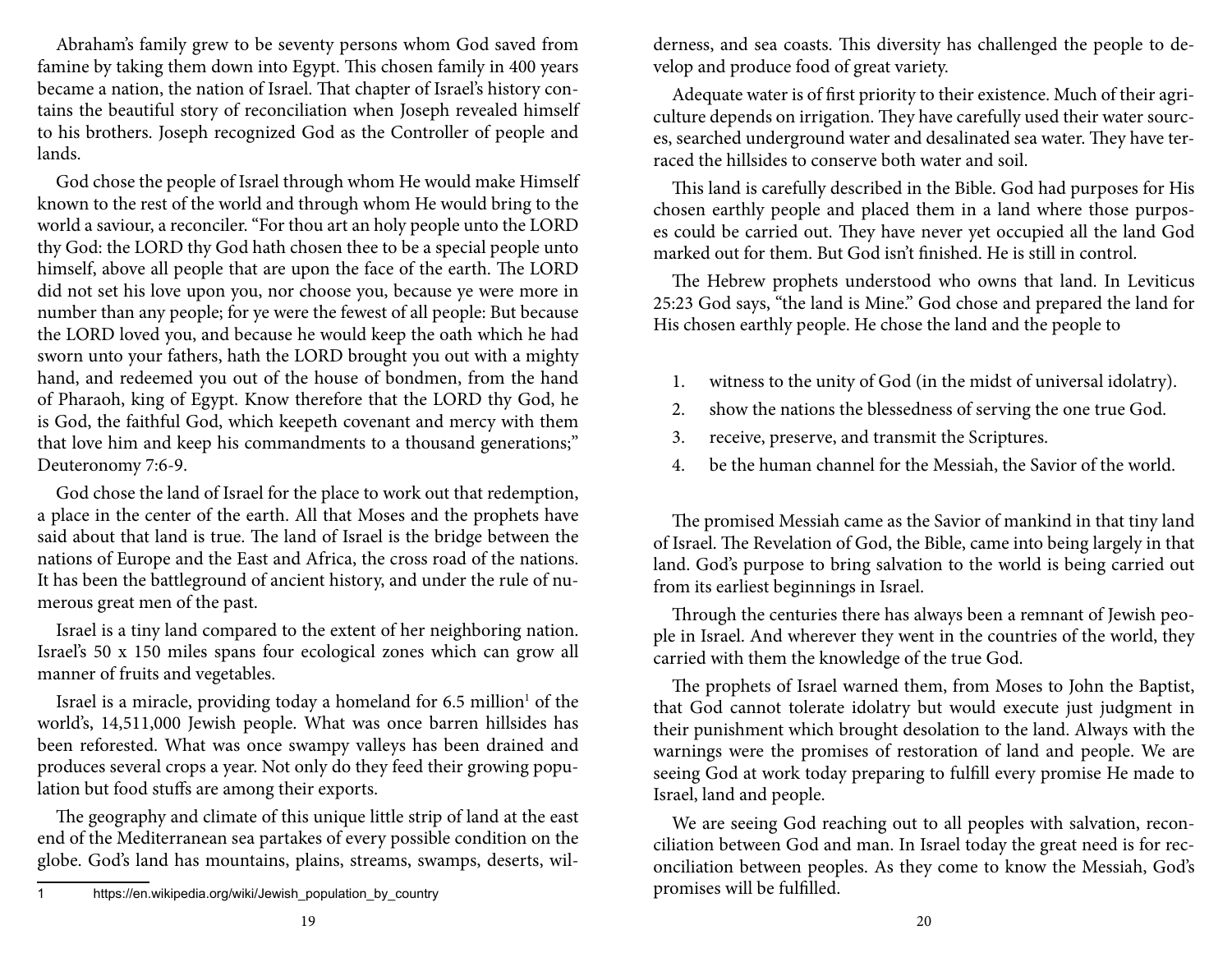# **Study Questions for**

# **Romans**

This letter was written by the Apostle Paul "To all that be in Rome, beloved of God, called to be saints:" Romans l:7. It was sent to prepare the way for his coming. Paul desired to state the doctrines upon which his witness had built fellowships of believers in much of the Roman empire. Bible scholars see this letter as being the sixth one Paul wrote, and written from Corinth about A.D. 60 during Paul's third visit there.

The theme of Romans is "the Gospel of God." And the key-phrase is "the righteousness of God." The key verses are Romans 1:16 & 17. In the three central chapters, 9, 10, 11, he reconciles the promises to Israel and the Gentiles of which there has been much misunderstanding.

Brief outline of the Romans

- I. Prologue and Introduction 1:1-17
- II. Demoralization 1:18-3:20 (departure from God)
- III. Justification 3:31-5:21 (act of God)
- IV. Sanctification 6:1-8:39 (provision of God)
- V. Reconciliation 9:1-11:36 (call from God)
- VI. Consecration 12:1-15:3 (response to God)
- VII. Benediction and Salutation 15:4-16:27

After you study these questions on Romans 9-11, we trust you will be challenged to study each of these doctrines in a similar way for spiritual enrichment from the truth as it unfolds. Ask the Holy Spirit to be your teacher.

In Reconciling Grace,

J. Mark Horst, President

# **ROMANS**

**Dear Bible student, please do NOT mail these lessons to Heralds of Hope. We CANNOT return them to you.**

Study and answer the questions. Check your answers from page 31. The chapters are in Romans 9-11.

l. What emotions were in Paul's heart? (9:2)

2. What was his wish?

3. Why could Paul wish to be separated from Christ? (9:3)

4. What advantages did the Jews have? (9:4, 5)

- 5. Who is included in God's "Israel" today? (9:6-8)
- 6. What term describes God's people in verse 8? (9:8)
- 7. What OT patriarch is used to illustrate this truth about the children of promise? (9:7)
- 8. Why was Jacob chosen and Esau rejected? (9:10-13)
- 9. Is there unrighteousness with God? (9:14)
- 10. What attribute of God is seen in verses 15 & 16? (9:15)
- 11. Why was Pharaoh raised up? (9:17)
- 12. To whom does God show mercy? (9:18)
- 13. What trap should men avoid? (9:20)
- 14. Who has power over that which is created? (9:21)
- 15. What does God show toward those who reject Him? (9:22)

16. What does He show to those who accept Him ? (9:23)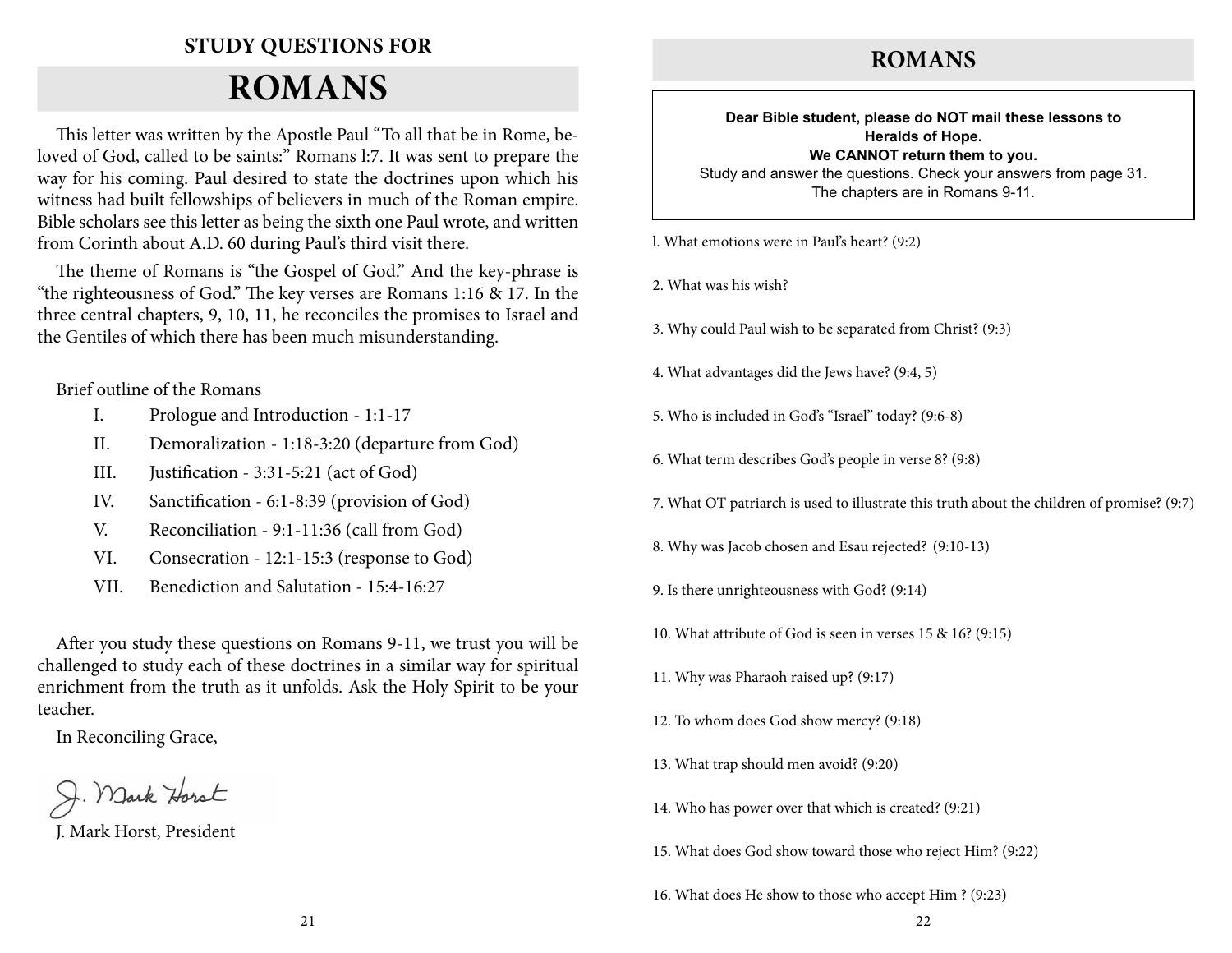17. What people groups are among the "called"? (9:24) 18. By what name are God's children called? (9:26) 19. What part of Israel shall be saved? (9:27) 20. What work will the Lord perform? (9:28) 21. What name of God is used here?(9:29) 22. What did the Lord preserve of Israel? (9:29) 23. How is righteousness attained? (9:30) 24. How is righteousness not attained? (9:31) 25. Why didn't Israel attain to righteousness?(9:32) 26. What is Christ to the unbelieving? (9:33) 27. What is the condition of those who stumble? (9:33) 28. What was Paul's desire and prayer for Israel? (10:1) 29. What did Israel possess? (10:2) 30. What were they ignorant of? (10:3) 31. What were they trying to do? (10:3) 32. How is Christ the goal (end) of the law? (10:4) 33. Where must the word of faith be present? (10:8) 34. What is necessary for salvation? (10:9) 35. Who is eligible to receive salvation? (10:13) 36. Verse 14 raises what questions? (10:14)

37. Who has beautiful feet? (10;15) 38. How is faith initiated and strengthened? (10:17) 39. What will God use to provoke Israel? (10:19) 40. How is the nation of Israel characterized? (10:21) 41. Has God cast away His people Israel? (11:1) 42. Why didn't God cast them away? (11:2) 43. What accusation did Elijah make against Israel? (11:3) 44. How did God answer him? (11:4) 45. By what is the remnant preserved? (11:5) 46. What two things are contrasted in verse 6? (11:6) 47. Why didn't the majority of Israel obtain the election? (11:7) 48. What spirit did God give to them? (11:8) 49. Why did David pronounce judgment on Israel? 50. How has salvation come to the Gentiles? (11:11) 51. What will salvation for the Gentiles do for Israel? (11:11) 52. What did Israel's rejection of grace bring?(11:12) 53. How does Paul identify himself? (11:13) 54. What was Paul's hope in his apostleship? (11:14) 55. How was the temporary casting away of Israel the reconciling of the world? (11:15) 56. What will take place when Israel is restored? (11:15)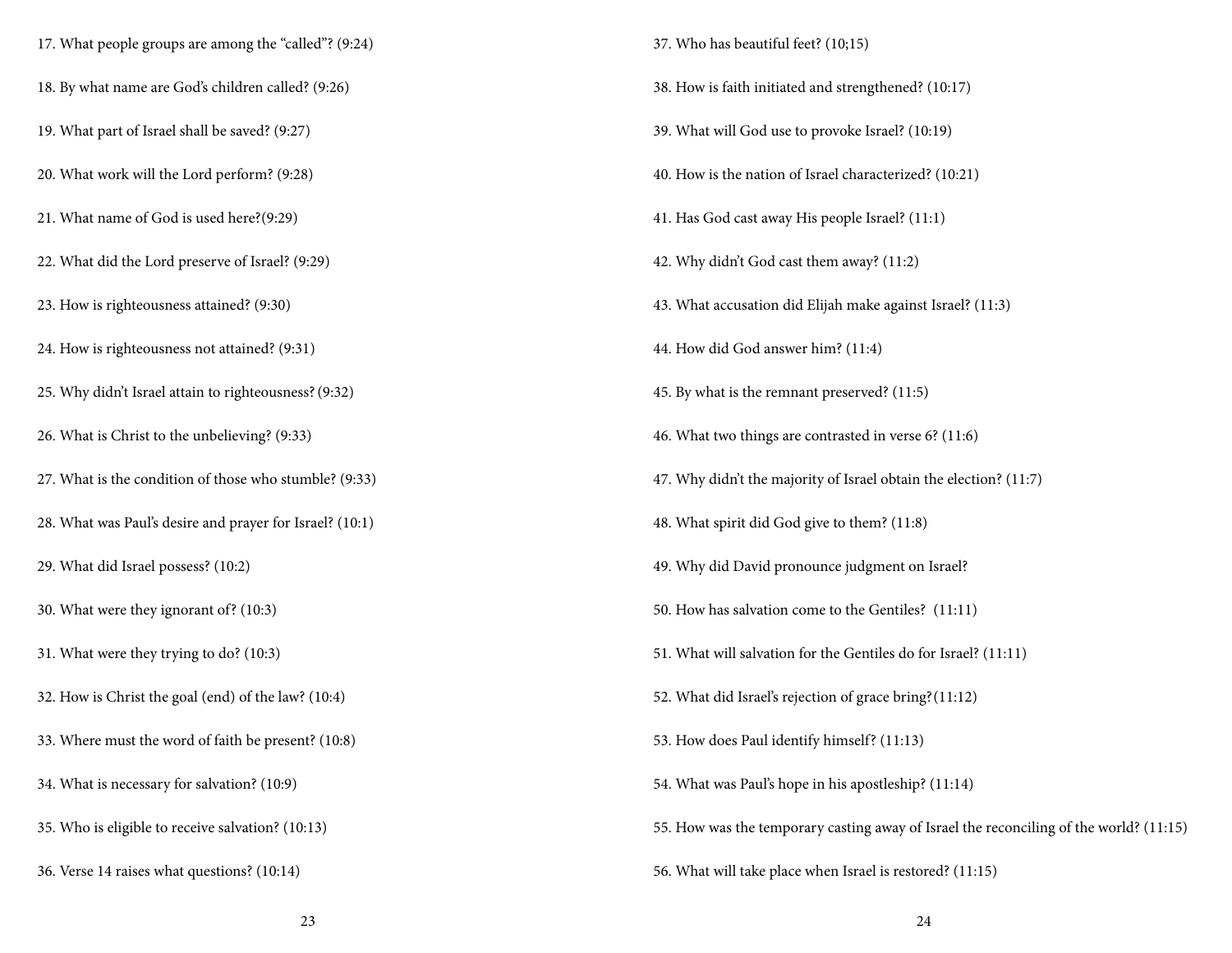57. What causes the fruit of the "tree" to be holy? (11:16)

58. Who are the branches that were broken off? (11:17)

59. What is the position of the Gentiles? (11:17)

60. What are the Gentiles advised not to do? (11:18)

61. What attitude should the Gentiles have? (11:20, 21)

62. What facets of God's character are seen here? (11:22)

63. What requirement is given for remaining connected to the tree? (11:22)

64. What happens to Jews who believe? (11:23)

65. Which is better to use in grafting; the natural or the wild? (11:24)

66. What are we warned against in verse 25? (11:25)

67. How long will Israel's blindness last? (11:25)

68. What part of Israel will eventually be saved? (11:26)

69. What will be the basis of their salvation? (11:26, 27)

70. What word describes God's promises? (11:29)

71. How did the Gentiles obtain mercy? (11:30)

72. How will Israel obtain mercy? (11:31)

73. What is the condition of all those outside Christ? (11:32)

74. What is available to all? (11:32)

75. What term describes God's wisdom? (11:33)

76. What is the answer to the questions in verses 34 & 35? (11:34, 35)

77. Who alone is worthy of all glory? (11:36)

**Please do NOT mail these lessons to Heralds of Hope. We CANNOT return them to you.**

### **Answers for Romans Chapters 9 - 11**

l. heaviness and sorrow 2. accursed, separated from God 3. if it could bring salvation to the Jews 4. covenants, giving of the law, promises 5. those who accept Him by faith 6. the children of promise 7. Isaac 8. that the purpose of God might stand 9. God forbid! 10. His sovereignty 11. so God could display His power 12. to whom He will 13. criticizing God 14. the one who created it 15. longsuffering 16. mercy 17. all men 18. children of the living God 19. a remnant 20. a short work of righteousness 21. Lord of Sabaoth 22. a seed (it guarantees a future) 23. by faith 24. by works 25. they stumbled at Christ 26. a rock of offense 27. they will be confounded 28. that they might be saved 29. a zeal for God 30. God's righteousness 31. establish their own righteousness 32. for righteousness to all who believe! 33. in the heart and then the mouth 34. belief and confession 35. whosoever calls on the Lord 36. how shall they believe, or hear 37. those who preach the Gospel 38. by hearing the Word 39. a foolish nation (i.e. the Gentiles) 40. as disobedient and stubborn

41. God forbid! 42. because He has chosen them forever 43. they had all forsaken the Lord 44. seven thousand were faithful 45. the election of grace 46. grace and works 47. they were blinded 48. the spirit of slumber 49. they rejected the Truth 50. through the unbelief of the Jews 51. provoke them to jealousy 52. salvation to the Gentiles 53. the apostle to the Gentiles 54. to save some of his fellow Jews 55. Gentiles were brought into God's family 56. there will be life from the dead 57. the root system 58. Israel 59. wild branches grafted to the native tree 60. boast in their position 61. humility and reverence 62. goodness and severity 63. continue in His goodness 64. they are grafted back into the olive tree 65. the natural 66. pride in our position 67. until the time of the Gentiles is fulfilled 68. all 69. their acceptance of Jesus 70. irrevocable (without repentance) unchanging 71. through Israel's unbelief 72. through Christ, just like the Gentiles 73. all are in unbelief 74. mercy 75. unsearchable 76. no one 77. JESUS CHRIST! AMEN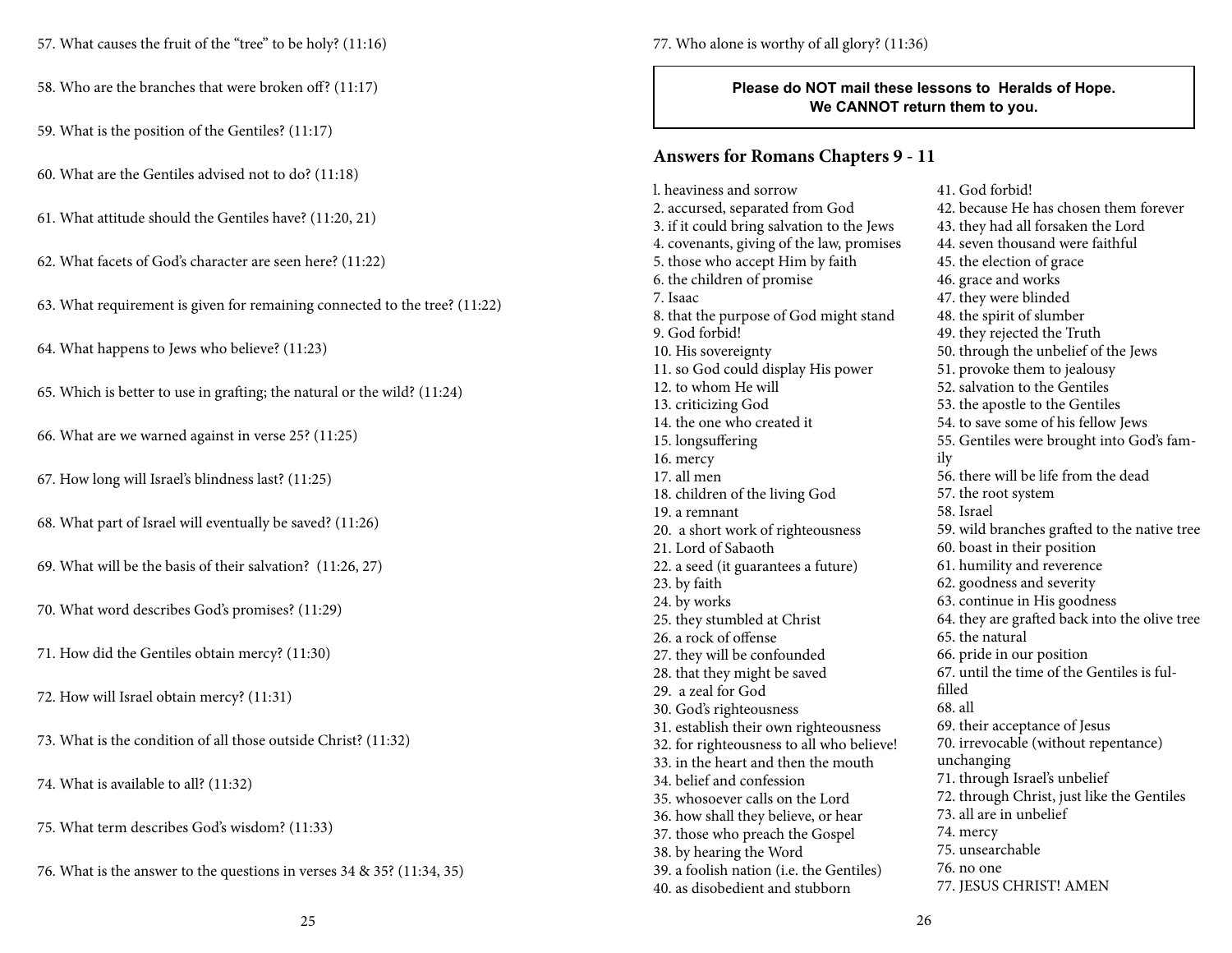# **Reconciliation as found in Romans 9-11**

*Reconciliation means to call back one who is wandering*

Chapter 9: The unique Role of Israel in Reconciliation established by four divine CALLS. I. The Providential Call - verses 4, 5

7 distinct stages building up to the Messiah.

II. The Patriarchal Call - verses 6 -13

God's choice not based on the normal and natural.

III. The Pharaohic Call - verses 14-24

God carries out His purposes by the free choices of men.

IV. The Prophetic Call - verses 25-33

choice requires faith to attain righteousness.

#### Conclusion

Israel's role must be seen in the total plan of God. God chose them to bring reconciliation to all people.

Chapter 10: The Redeemer for Israel in Reconciliation set forth in three necessary STEPS by which He discloses His unsearchable judgments.

I. The Plan - answers what? verses 1-4

Realization of Christ for Righteousness - verse 4 must read: The goal of the law is Christ for righteousness.

II. The Purpose - answers who? verses 6-13

Realization that all must confess and call.

III. The Program - answers how? verses 14-21

Realization comes by faith upon hearing.

### Conclusion

God provided a Redeemer for Israel and all mankind incapable of righteousness.

Chapter 11: The Redemption of Israel in Reconciliation supported by four fundamental reasons which we must accept.

I. His Foreknowledge and Grace - verses 1-6

History proves God works with remnants.

II. His Election and Salvation - verses 7-12

Sovereign choices of God reflected in history.

III. His Severity and Goodness - verses 13-24

Israel's relation to Gentiles explained.

IV. His Covenant and Mercy - verses 25-36

Set forth in Jeremiah 30-33, here verses 27, 29.

#### Conclusion

These four aspects of God in the Reconciliation Plan for Israel and all mankind set forth perspectives calling for much study.

# **We Must HEAR From YOU!!**



Have you been receiving the HOPE HERALD for several years?

**If we have not heard from you within the past FIVE (5) YEARS,** you will be put on our "inactive" mailing list! If that happens, you will not receive your annual copy of the HOPE HERALD.

------------------------------------------------------------------------------

We don't want that to happen. But to be good stewards of the resources God has given, we must have your complete, accurate mailing address. If you move, please let us know as soon as possible.

If you haven't written to us for several years, do it now, by e-mail at: *hope@heraldsofhope.org*,

or by post at:

**PO Box 3 Breezewood PA 15533-0003 USA**

That way you will not need to miss out on receiving your copy of the HOPE HERALD.

------------------------------------------------------------------------------

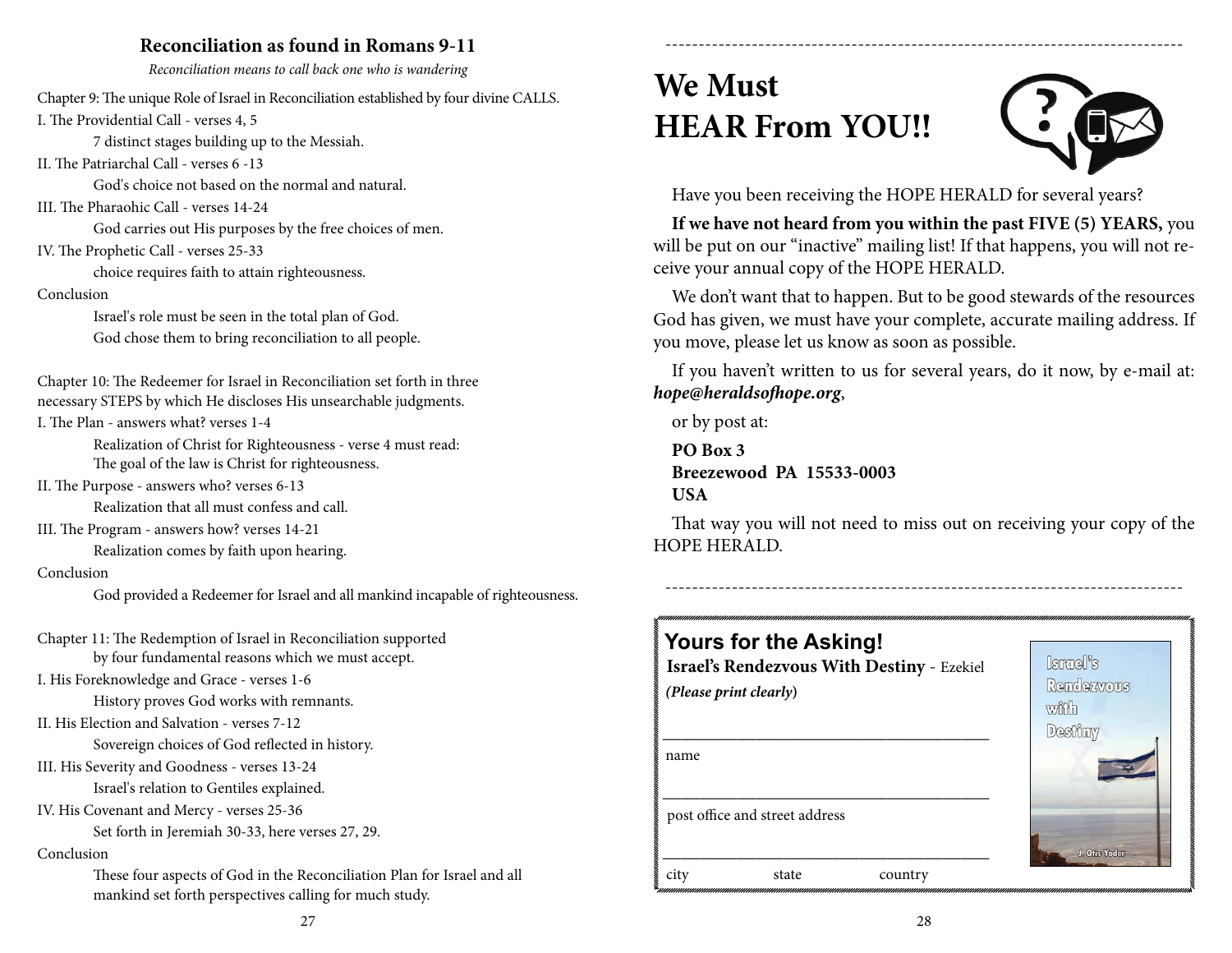

# **Hope for Today 24/7**

Our 15-minute program of Bible exposition, *Hope for Today*, is currently available in

# **English / Swahili / Spanish / Hindi / Mandarin Chinese**

with additional languages to be added in the future. You can listen at

# **www.twr360.org/ministry/9/**

TWR 360 was engineered and developed by Trans World Radio (TWR) to make the Gospel readily available to all people. It is a cutting-edge web distribution platform converging audio, video, and text resources into a fully translated, searchable site.

Our Bible teaching programs are accessible from any electronic devices, from PC to smart-phone. We invite you to visit **www.twr360.org/ministry/9/** and discover hundreds of Bible expositions from Dr. J. Otis Yoder and Radio Pastor J. Mark Horst. Listen to or download content free of charge at any time. With *Hope for Today* you can have hope for EVERY DAY!

# **www.facebook.com/heraldsofhope www.twitter.com/Heralds\_of\_Hope**



# **PRAYER and PRAISE**

*Please unite with us in prayer with fasting the first Monday of each month.*

# **1. Bless the Lord for His Sovereign hand ruling over all!**

Pray that men/women at all levels of government in your nations, and all nations, may govern for the good of their people.

**2. Magnify the Lord for His abundant and effective grace!** Ask God to protect this booklet and to use it for spiritual nurture.

# **3. Rejoice that God's love and salvation is for all peoples!**

Seek His peace for peoples destroying themselves and others by religious and racial hatred and war.

## **4. Praise the Lord for Believers currently in Bible training!**

Pray that all Bible teachers in all Bible training schools may teach the "true truth" of the Word with faith and obedience to it.

## **5. Bless God; He gives grace for victory over sin!**

Intercede for people bound by sinful habits and deceived by idolatry. Pray they will embrace the power of Christ Jesus to overcome sin's grip.

## **6. Magnify the Lord for the outreach of electronic media!**

Ask God to lead seeking hearts to find one of our 16 language Bible-teaching programs today.

## **7. Bless God that Jewish people are finding their Messiah!**

Your prayers strengthen the Messianic witness in Israel and many large cities of the world. Pray the Holy Spirit to lead Israel's leaders back to the Holy Scriptures.

## **8. Magnify God for the saving power of Jesus' blood!**

Pray that Believers worldwide may share that power, especially with those who have never heard.

## **9. Praise the Lord for brave Muslim converts believing on Jesus!**

Pray that witnesses to the Muslim people may lift up Jesus, the Son of God, as the only way of salvation.

## **10. Magnify the Lord for the effectiveness of the printed page!**

Seek Holy Spirit anointing and protection on the printing and distribution of Christian literature. Ask God to provide needed funds to meet the insatiable demand for tracts and Bibles.

## **11. Praise God for HOPE messages in Hindi to northern India!**

Pray for the team of Good Books Education Trust as they produce the daily broadcasts of *Asha Deep* (*Light of Hope*).

## **12. Thank God for the Gospel witness in Africa and Asia!**

Ask God to bless and protect faithful pastors and leaders from the errors of the "prosperity gospel" and other false teachings.

# **13. Bless God for the teaching gift that He has given to Pastor J. Mark Horst!**

Join listeners around the world praying God's guidance, strength, and wisdom for J. Mark.

**14. Magnify the Lord for our long and fruitful partnership with Trans World Radio!**

Pray that our ongoing partnership will enable many more people to hear the Gospel and to come to saving faith in Jesus Christ.

## **15. GIVE THANKS FOR 50 YEARS OF HERALDS OF HOPE WITNESS!**

Pray earnestly to the Lord of the harvest to call more workers for this ministry and increase the